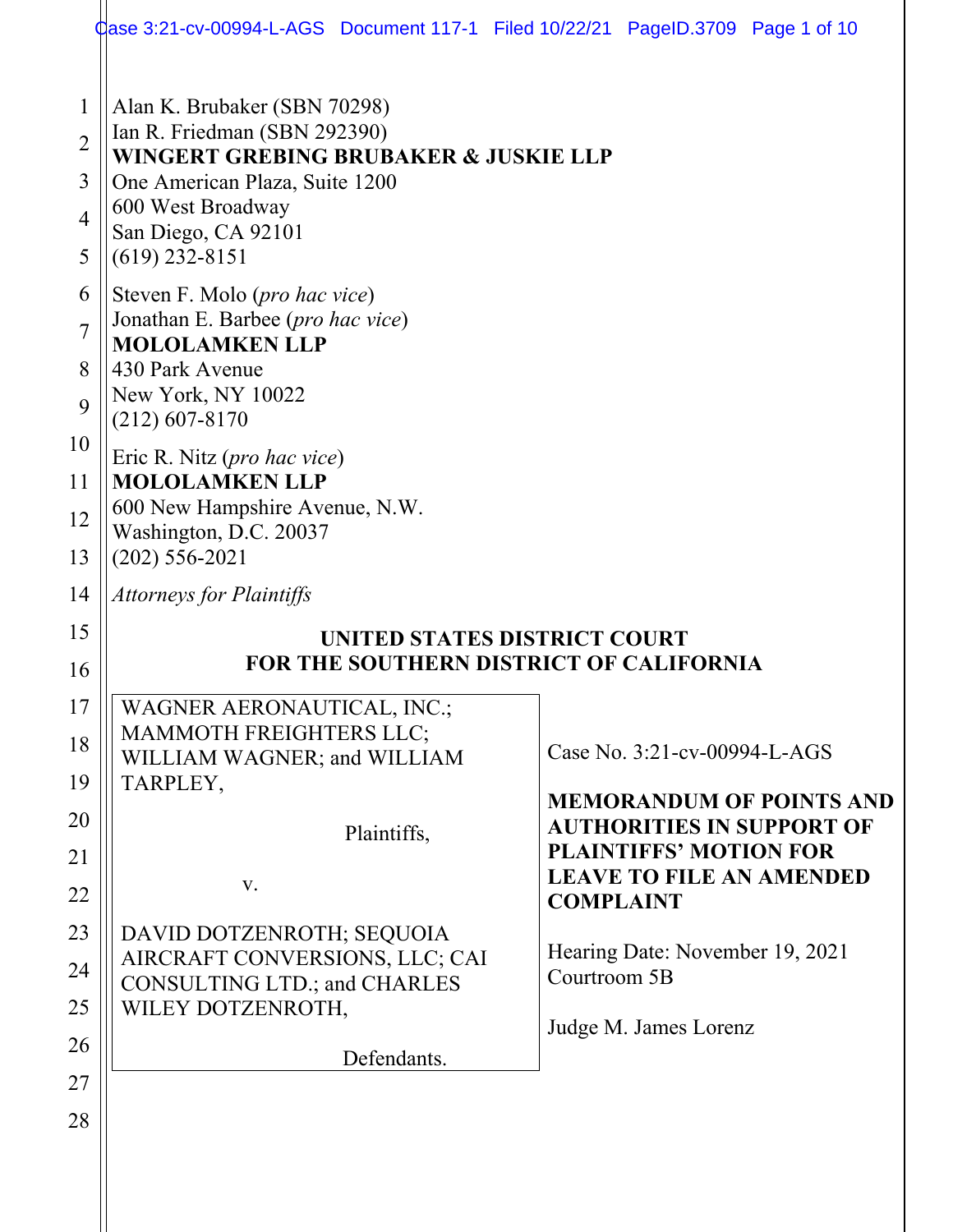1 2 3 4 5 6 7 8 9 Expedited discovery has revealed that individuals affiliated with the National Institute for Aviation Research at Wichita State University ("NIAR") have misappropriated Plaintiffs' trade secrets. As detailed in the attached Proposed Amended Complaint, those officials (the putative "NIAR Defendants") willingly received the trade secrets from Defendants David and Wiley Dotzenroth and used the proprietary information with knowledge, or reason to know, that the trade secrets had been misappropriated. To remedy the NIAR Defendants' misconduct and to centralize all disputes regarding Plaintiffs' trade secrets, Plaintiffs seek leave to amend their complaint to add the NIAR Defendants as parties to this case.

 The Ninth Circuit has recognized a "'strong policy permitting amendment,'" *Bowles v. Reade*, 198 F.3d 752, 757 (9th Cir. 1999), that is to be "'applied with extreme liberality,'" *Eminence Cap., LLC v. Aspeon, Inc.*, 316 F.3d 1048, 1051 (9th Cir. 2003). Consistent with that liberal policy, amendment should be permitted here. Plaintiffs seek leave to amend within the deadline set by this Court while the case is still in its early stages. Written discovery is underway, but it is not set to close until January 31, 2022. Fact discovery is not set to close until March 31, 2022. Plaintiffs' motion is thus timely. Amendment will also not result in undue prejudice to any party. No new claims are asserted against the existing defendants, and discovery involving those defendants may proceed as scheduled. With respect to the NIAR Defendants, amending the complaint is identical to the alternative option: filing this case as a separate action. Accordingly, no justification exists to overcome the presumption in favor of granting leave to amend.

# **BACKGROUND**

# **I. PLAINTIFFS' ORIGINAL COMPLAINT**

On May 25, 2021, Plaintiffs filed a complaint against Defendants David Dotzenroth ("Dotzenroth"); Wiley Dotzenroth ("Wiley"); Sequoia Aircraft Conversions, LLC; and CAI Consulting Ltd. (collectively, the "Dotzenroth Defendants"), asserting, among other

10

11

12

13

14

15

16

17

18

19

20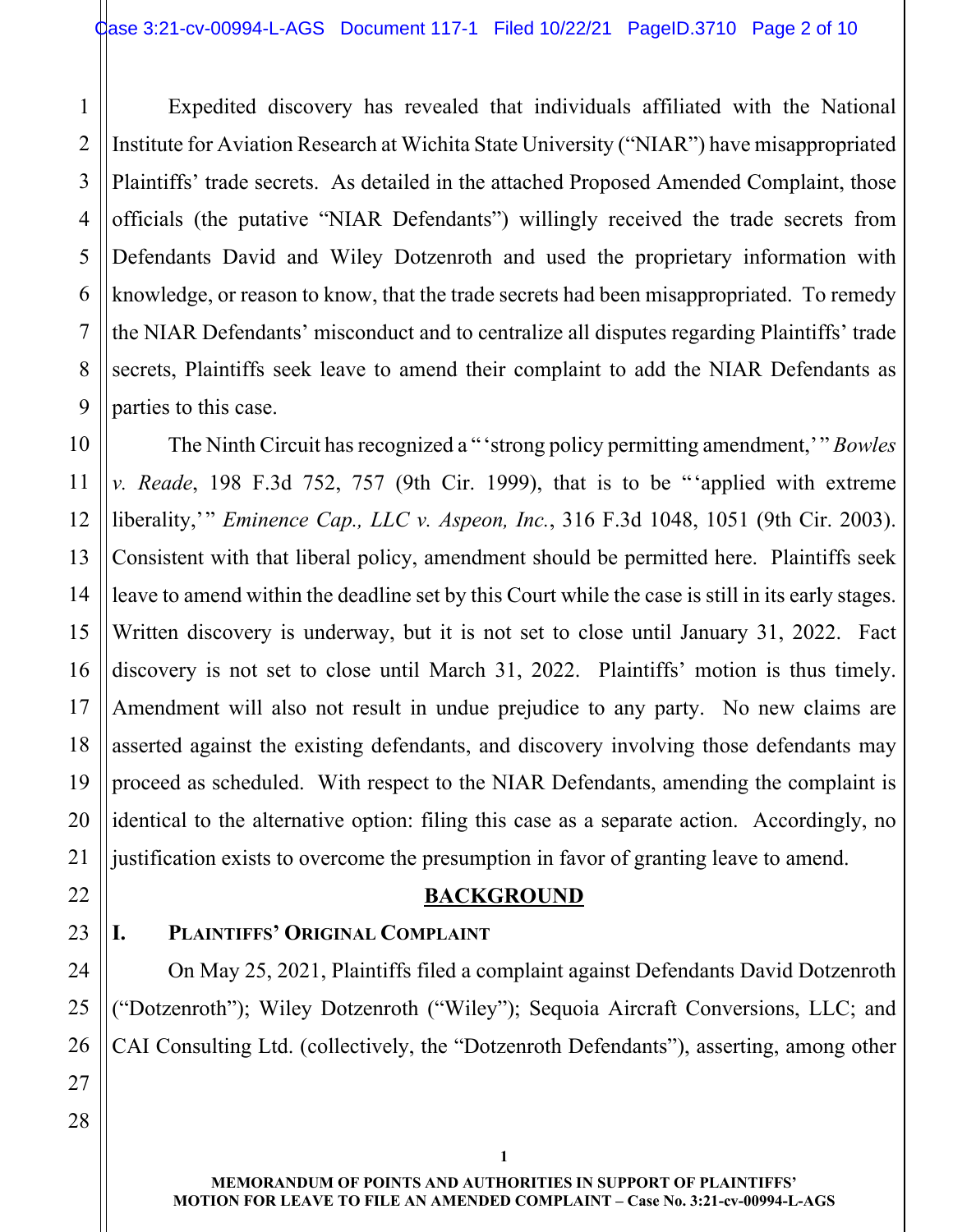2 claims, that the Dotzenroth Defendants misappropriated trade secrets in violation of the Defend Trade Secrets Act, 18 U.S.C. § 1836. Dkt.  $1.^1$ 

As alleged in that complaint, Plaintiffs drew on their deep experience and expertise in the passenger-to-freighter ("P2F") conversion industry to develop a program for the conversion of a specific model of jumbo jet. Dkt. 1 at ¶¶15, 17-18, 28, 33-34, 36-39. In developing that program, Plaintiffs created the trade secrets at issue – a business plan, a budget and schedule roadmap, and certain information contained in those documents – which set forth a wide array of proprietary information, including engineering and design details; a business and marketing strategy; financial information, including cost estimates, projected revenue, and capital requirements; schedules; labor estimates; and competitiveadvantage analyses. *Id.* ¶¶37-38.

Dotzenroth, who lacked engineering or conversion experience, worked with Plaintiffs for more than a year. Plaintiffs gave him access to their trade secrets (and other information) so that he could secure financing for the program. Dkt. 1 at ¶¶33-35. His access was contingent on maintaining the confidentiality of the trade secrets, *id.*, and Dotzenroth understood the need for confidentiality, *id.* ¶¶45-46. Indeed, he was particularly vocal about requiring outsiders to execute NDAs and reminded Plaintiffs to mark the trade secrets as "proprietary." *Id.* ¶46.

In the summer of 2019, Dotzenroth and Plaintiffs parted ways after Dotzenroth failed to secure funding for the P2F program. Dkt. 1 at ¶¶52-55. Almost immediately, Dotzenroth began searching for a new partner. Using Plaintiffs' proprietary information, he sought out NIAR and secured its partnership for his own P2F conversion program as well as additional partners and investment. *Id.* **[16** 56-65. Ultimately, Dotzenroth's gambit was successful. In September 2020, NIAR announced a partnership with Dotzenroth for a conversion program that would compete with Plaintiffs' program. *Id.* ¶66.

1

3

4

5

6

7

8

9

<sup>1</sup> Claims against two additional defendants, Andrew Mansell and Steven Welo, were dismissed without prejudice pursuant to a joint stipulation. Dkt. 109.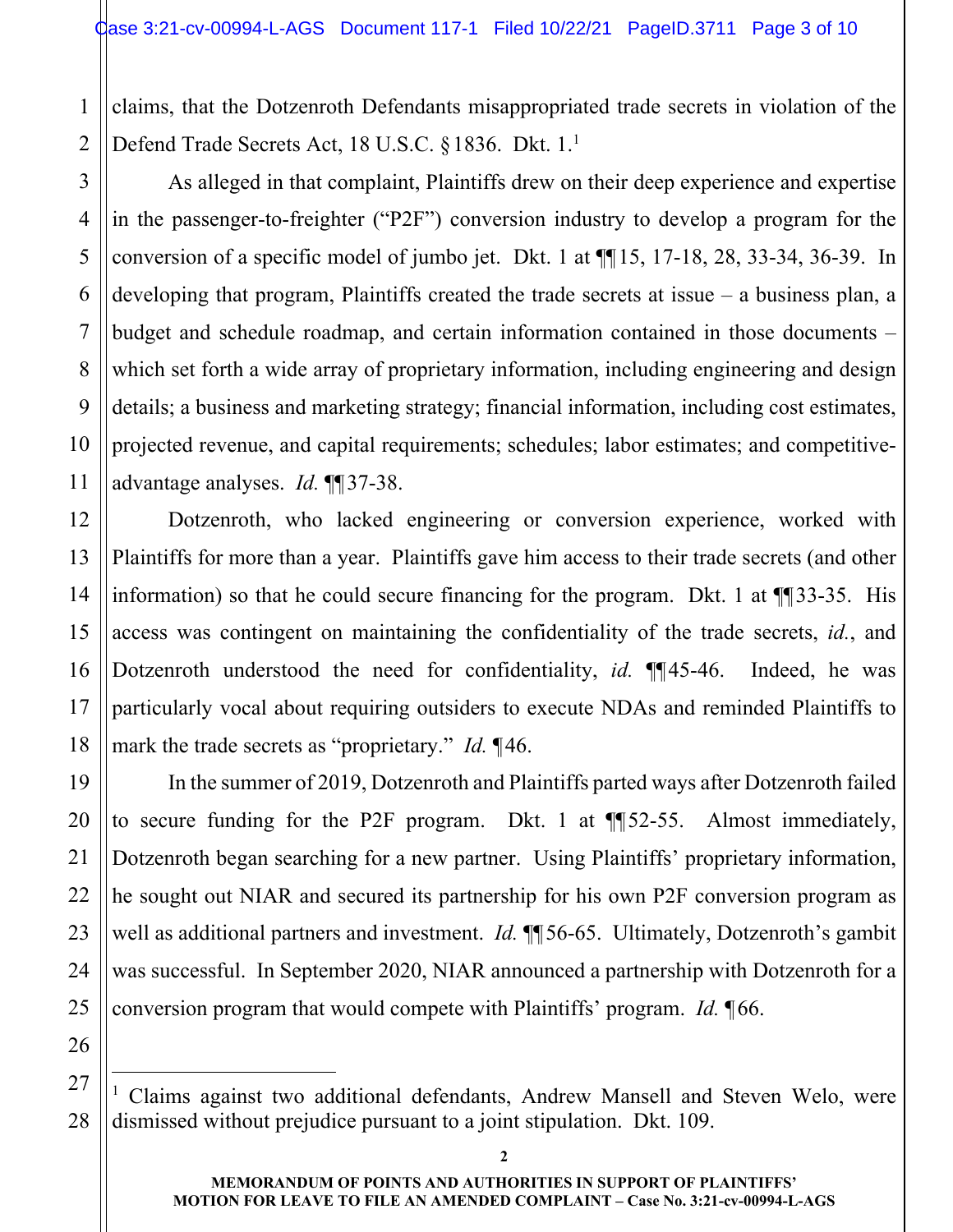#### **II. PROCEDURAL HISTORY AND EXPEDITED DISCOVERY**

3 4 6 On June 21, 2021, Plaintiffs filed a motion for a preliminary injunction, indicating that they planned to seek expedited discovery in support of their motion. Dkt. 16. Plaintiffs did so on June 24. Dkt. 33. The Court granted Plaintiffs' request for expedited discovery on July 1, 2021. Dkt. 42. On July 16, 2021, the Court considered the scope of expedited discovery, authorizing Plaintiffs to serve one discovery request and two interrogatories on Defendants. Hr'g Tr. 9:17-10:7, 26:23-28:18, 32:7-33:18. The Court also authorized depositions of David and Wiley Dotzenroth and permitted Plaintiffs to serve a subpoena on NIAR. *Id.* Through expedited discovery, Plaintiffs have received documents from both the Dotzenroth Defendants and NIAR, as well as interrogatory responses from the Dotzenroth Defendants. The depositions of David and Wiley Dotzenroth concluded on October 14, 2021.

Discovery under Rule 26 is ongoing. The document discovery deadline is January 31, 2022. Dkt. 91 at 1. Fact discovery will conclude by March 31, 2022. *Id.* at 1. Expert discovery begins February 28, 2022, and concludes June 30, 2022. *Id.* at 2-3. The deadline to join other parties, to amend the pleadings, or to file additional pleadings is October 22, 2021. *Id.* at 1.

## **III. THE PROPOSED AMENDED COMPLAINT**

Expedited discovery has revealed that NIAR received Plaintiffs' trade secrets from the Dotzenroth Defendants and that officials at NIAR knew, or had reason to know, that the trade secrets belonged to Plaintiffs and that the Dotzenroth Defendants lacked authorization to distribute or use them. Nonetheless, those NIAR officials chose to capitalize on the stolen information it received, launching a conversion program with the Dotzenroth Defendants in direct competition with Plaintiffs' program. Consequently, Plaintiffs seek leave to amend the complaint to add certain NIAR personnel as defendants.

The Proposed Amended Complaint, which is attached as Exhibit 1 and is incorporated herein, details NIAR's misconduct. Expedited discovery has revealed that the Dotzenroth Defendants repeatedly provided NIAR personnel with Plaintiffs' trade

1

2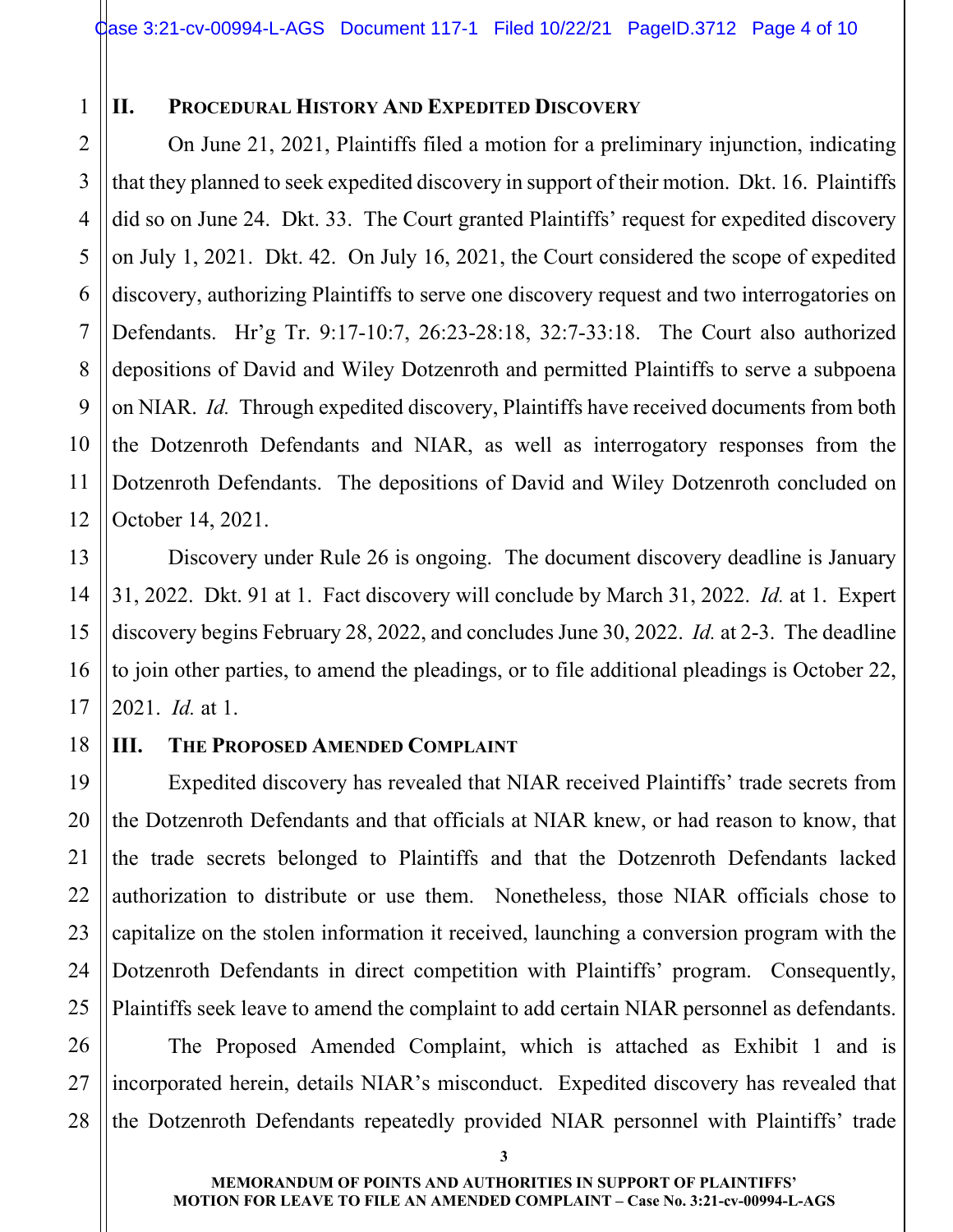1 2 secrets, along with other material the Dotzenroths received from Plaintiffs. The Dotzenroth Defendants attempted to obscure the origins of the information they passed along to NIAR. But they bungled those efforts: It was obvious that the documents NIAR received belonged to Plaintiffs. And it was equally obvious the Dotzenroths were trying to hide that fact. For example, in copied versions of the business plan Dotzenroth sent to NIAR, the Dotzenroth Defendants accidentally left in references to "Mammoth" – Plaintiffs' company name – as well as other references to Plaintiffs. *See, e.g.*, Ex. 1 at ¶¶65, 70, 80. Metadata in documents sent to NIAR revealed that Plaintiffs were the author of the documents forwarded by the Dotzenroth Defendants. *Id.* ¶¶63, 66. And emails sent by the Dotzenroth Defendants indicated that they were forwarded from another party. *Id.* ¶¶63, 99. Eventually, in 2021, the Dotzenroth Defendants forwarded an unaltered copy of Plaintiffs business plan to a NIAR engineer, leaving no doubt as to the origin of the documents. *Id.* ¶98.

Expedited discovery has also revealed the extent of harm caused by NIAR's tradesecret misappropriation. NIAR and the Dotzenroth Defendants are directly competing with Plaintiffs on the wings of proprietary information stolen from Plaintiffs. Ex. 1 at  $\P$ [96-101, 104-15. Accordingly, Plaintiffs now seek leave to add the NIAR Defendants as parties to this case.

### **ARGUMENT**

 Within the deadline set by this Court and months before document discovery is set to conclude, Plaintiffs seek leave to add the NIAR Defendants as defendants in this action. Beyond adding a single claim against the NIAR Defendants for trade-secret misappropriation, the Proposed Amended Complaint adds no new claims and does not substantively alter the allegations against the Dotzenroth Defendants. Under these circumstances, leave to amend is warranted.

 Federal Rule of Civil Procedure 15(a) instructs district courts to "freely give leave" to amend "when justice so requires." Under that directive, there is a "'strong policy permitting amendment,'" *Bowles*, 198 F.3d at 757, that is to be "'applied with extreme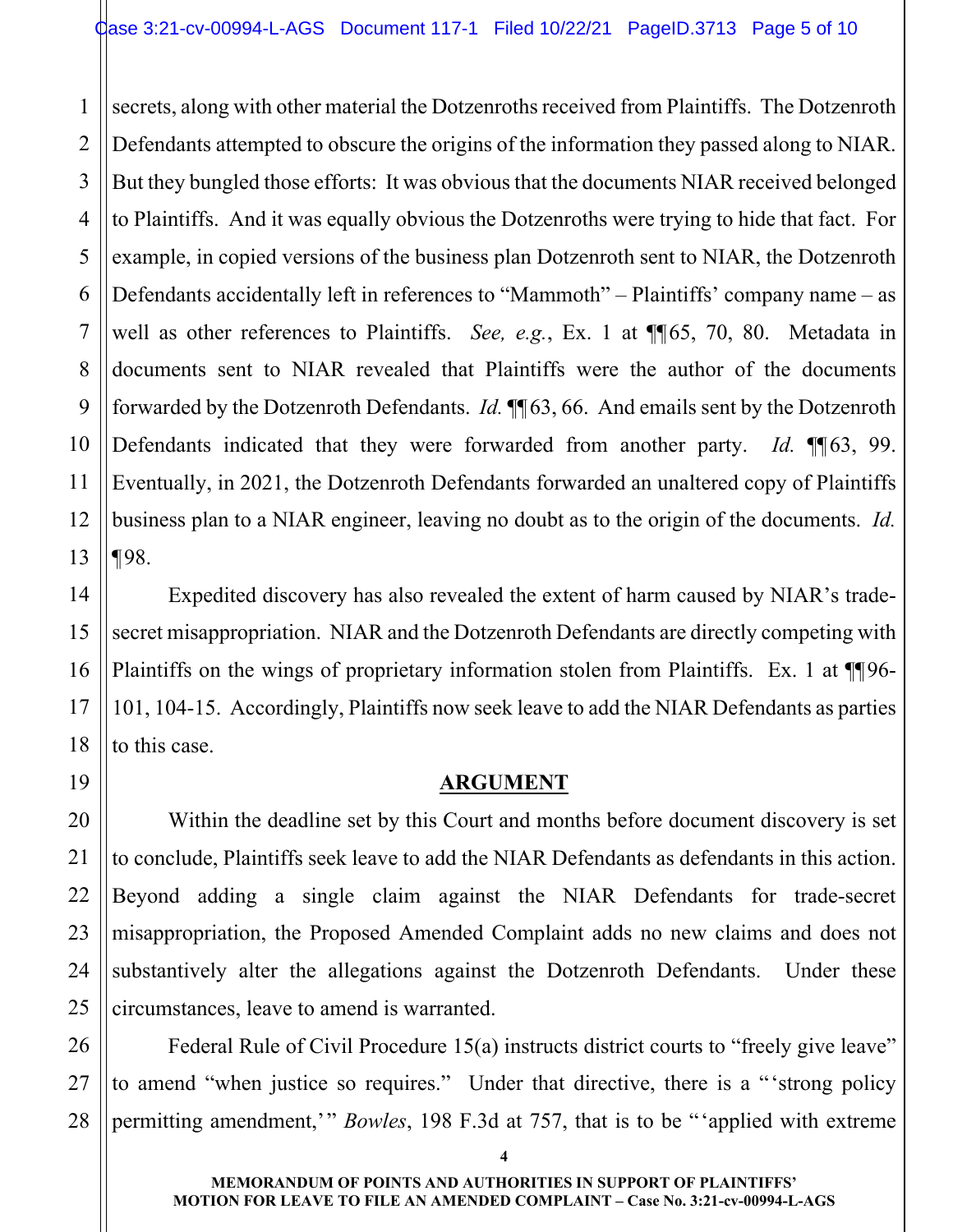liberality,'" *Eminence Cap.*, 316 F.3d at 1051; *see Bona Fide Conglomerate, Inc. v. Sourceamerica*, No. 14-cv-751, 2016 WL 67720, at \*4 (S.D. Cal. Jan. 5, 2016) (courts are "extremely liberal" in "favoring leave to amend").

 In determining whether to grant leave to amend, courts consider the following factors: "undue delay, bad faith or dilatory motive on the part of the movant, repeated failure to cure deficiencies by amendments previously allowed, undue prejudice to the opposing party by virtue of allowance of the amendment, [and] futility of amendment." *Reyes v. United States*, No. 20-cv-1752, 2021 WL 4442036, at \*1 (S.D. Cal. Sept. 28, 2021) (quoting *Forman v. Davis*, 371 U.S. 178, 182 (1962)). The factor of undue prejudice to the opposing party "'carries the greatest weight.'" *Id.* (quoting *Eminence Cap.*, 316 F.3d at 1052). "The party opposing amendment bears the burden of showing bad faith, unfair delay, prejudice, or futility of amendment." *Copart, Inc. v. Sparta Consulting, Inc.*, No. 14-cv-46, 2016 WL 3126108, at \*3 (E.D. Cal. June 2, 2016); *see United States v. LeBeau*, No. 17-cv-1046, 2018 WL 2734924, at \*2 (S.D. Cal. June 7, 2018) ("As a consequence of Rule 15(a)'s liberal spirit, the nonmoving party bears the burden of demonstrating why leave to amend should be denied."). "Absent prejudice, or a strong showing of any of the remaining . . . factors, there exists a *presumption* under Rule 15(a) in favor of granting leave to amend." *Eminence Cap.*, 316 F.3d at 1052 (emphasis in original).

 "Allowing parties to amend based on information obtained in discovery is common and well established." *Fru-Con Constr. Corp. v. Sacramento Mun. Utility Dist.*, No. 05 cv-583, 2006 WL 3733815, at \*5-6 (E.D. Cal. Dec. 15, 2006) (granting motion to amend pleadings to add two new parties).<sup>2</sup> Accordingly, where, as here, evidence of a party's

<sup>&</sup>lt;sup>2</sup> *Fru-Con* dealt with the "good cause" standard for amendment after the court has filed a pretrial scheduling order under Federal Rule of Civil Procedure 16. 2006 WL 3733815, at \*3. That standard is "more stringent" than Rule 15's liberal standard for amendment. *San Diego Cnty. Credit Union v. Citizens Equity First Credit Union*, No. 18-cv-967, 2020 WL 1864781, at \*6 (S.D. Cal. Apr. 14, 2020). Moreover, once the good-cause standard of Rule 16 is satisfied, courts then have "discretion to grant or deny leave to amend" under Rule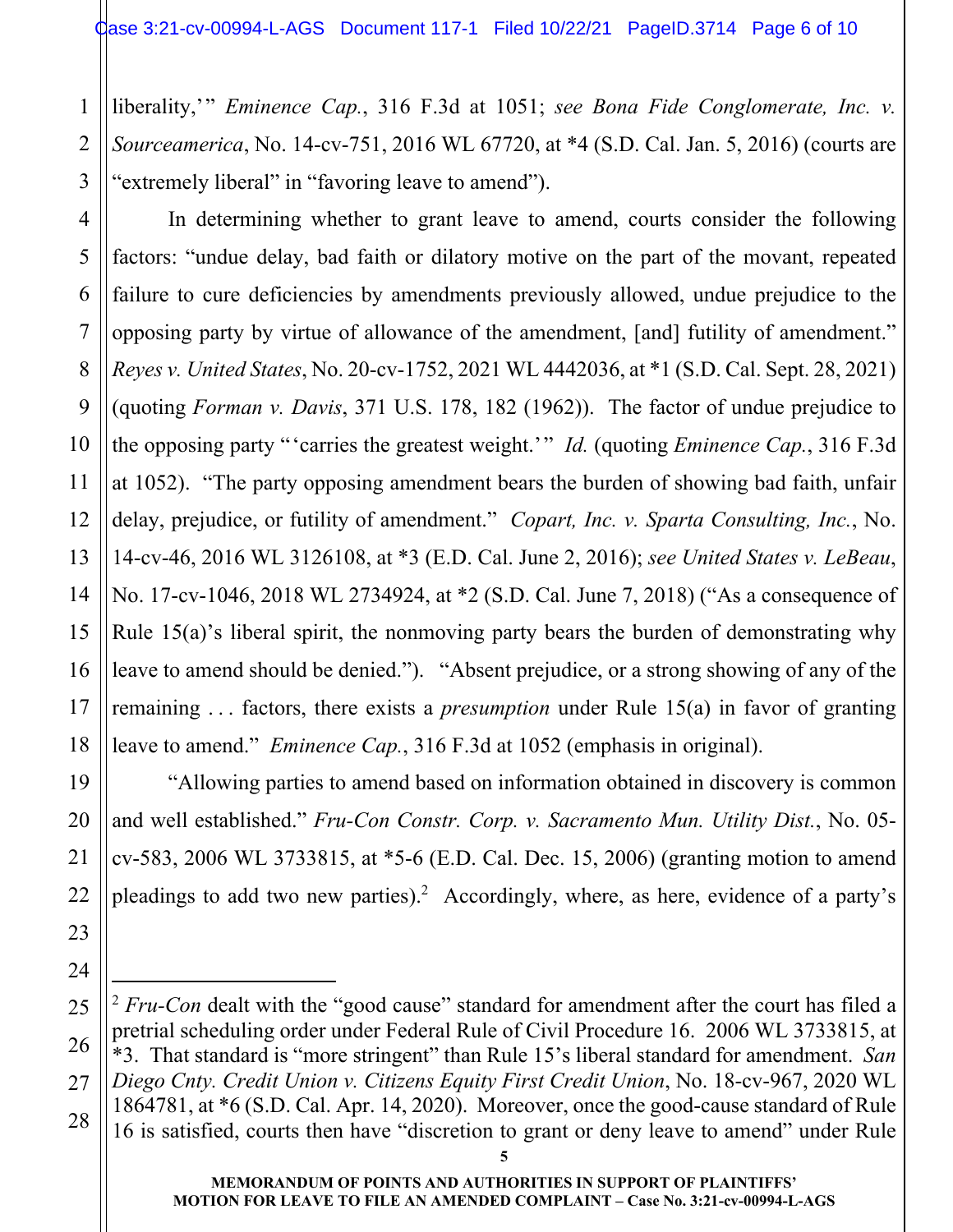1 2 3 misconduct arises in discovery, courts routinely allow plaintiffs to amend their complaint to add that party as a defendant. *See, e.g.*, *Estate of Nunez v. County of San Diego*, No. 16 cv-1412, 2017 WL 2984121, at \*4 (S.D. Cal. July 11, 2017) (permitting plaintiffs to add new parties based on information learned from discovery); *Rodriguez v. Vizio, Inc.*, No. 14-cv-368, 2014 WL 12479974, at \*1 (S.D. Cal. Dec. 19, 2014) (granting plaintiff leave to amend where information learned through discovery gave rise to new claims against additional parties).In *Woodward v. County of San Diego*, No. 17-cv-2369, 2020 WL 1820265 (S.D. Cal. Apr. 10, 2020), for example, the court granted leave to add a new defendant under both Federal Rules of Civil Procedure 15 and 16 *after* fact discovery had concluded based on evidence obtained in discovery. *Id.* at \*1-6; *see supra* n.2. Amendment is even more appropriate here than in *Woodward*, as the deadline to amend pleadings has not passed and fact discovery will not close until March 31, 2022. Dkt. 91 at 1.

 None of the circumstances justifying denial of leave to amend are present here (although it is the burden of a party opposing amendment to show that such circumstances exist, *see* p. 5, *supra*). First, Plaintiffs have not previously filed an amended complaint or even sought to do so. Thus, there is no "repeated failure to cure deficiencies by amendments previously allowed." *Reyes*, 2021 WL 4442036, at \*1.

 Second, Plaintiffs have not unduly delayed, or acted in bad faith or with dilatory motive. This case is "still in its early stages" – fact discovery is set to close March 31, 2022 – and Plaintiffs have sought leave to amend within the deadline set by the Court. *DCD Programs, Ltd. v. Leighton*, 833 F.2d 183, 187 (9th Cir. 1987) (reversing a denial of leave to amend); *see* Dkt. 91 at 1. Moreover, Plaintiffs have moved for leave to amend just one week after the conclusion of the depositions ordered by the Court as part of expedited discovery. They have not delayed, let alone *unduly* delayed. *See Morongo Band of Mission* 

15(a). *Woodward v. County of San Diego*, No. 17-cv-2369, 2020 WL 1820265, at \*2 (S.D. Cal. Apr. 10, 2020).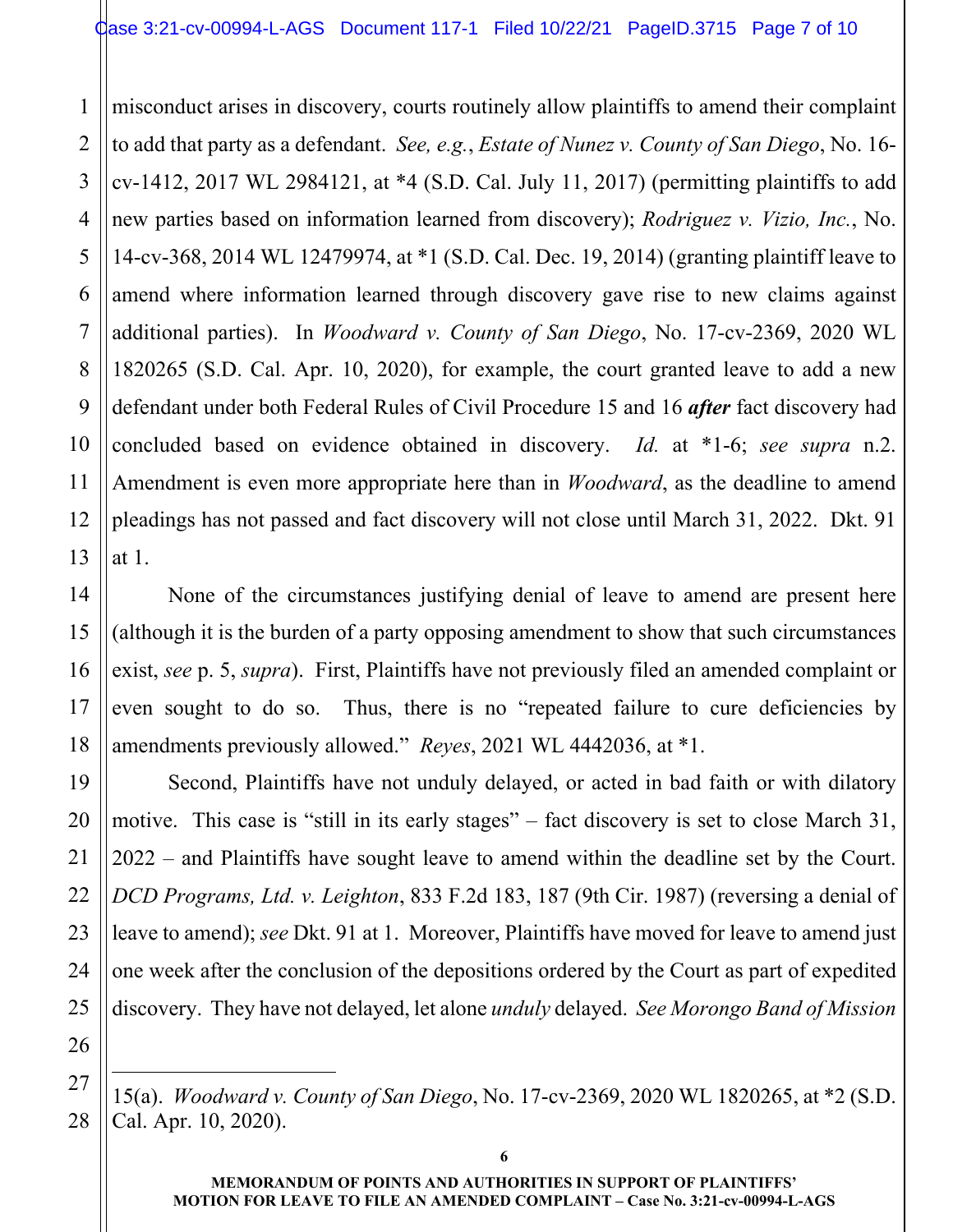1 *Indians v. Rose*, 893 F.2d 1074, 1079 (9th Cir. 1990) (affirming grant of leave to amend where there was a delay "of nearly two years"). In any event, even if Plaintiffs had delayed, which they have not, "[d]elay alone is not sufficient to justify the denial of a motion requesting leave to amend." *DCD Programs*, 833 F.2d at 187.

 Third, amendment will not result in undue prejudice. With respect to the Dotzenroth Defendants, they face no undue prejudice because Plaintiffs assert no new claims against the Dotzenroth Defendants, the substance of the factual allegations against the Dotzenroth Defendants in the proposed Amended Complaint is essentially the same as in the complaint, and discovery as between Plaintiffs and the Dotzenroth Defendants may continue as scheduled. *See Agne v. Papa John's Int'l, Inc.*, No. 10-cv-1139, 2011 WL 13127653, at \*1 (W.D. Wash. Nov. 3, 2011) (no undue prejudice where the "proposed new complaint adds no new claims against Defendants" but instead added a new Defendant); *Quicksilver, Inc. v. Kymsta Corp.*, No. 02-cv-5497, 2007 WL 9712162, at \*1 (C.D. Cal. Aug 20, 2007) (no undue prejudice where "no new causes of action or claims for relief" were advance against the defendant).<sup>3</sup> With respect to the NIAR Defendants, they face no prejudice whatsoever: An amended complaint in the current litigation has an identical impact as a complaint in a newly filed action.

 More fundamentally, because this case is "still in the early stages" and "[d]iscovery is open," "there is no undue prejudice." *Tian-Rui Si v. CSM Inv. Corp.*, No. 06-cv-7611, 2007 WL 2601098, at \*2 (N.D. Cal. Sept. 6, 2007). Indeed, rather than result in undue prejudice, amendment here promotes judicial economy, allowing centralization of the dispute involving Plaintiffs' trade secrets.<sup>4</sup>

<sup>&</sup>lt;sup>3</sup> Plaintiffs agree that briefing on the Dotzenroth Defendants' pending motion for judgment on the pleadings, Dkt. 96, applies equally to the proposed Amended Complaint as it does to the original complaint.

<sup>&</sup>lt;sup>4</sup> Joinder of the NIAR Defendants is appropriate under Rule 20 because the claims against the Dotzenroth Defendants and the NIAR Defendants "aris[e] out of the same transaction, occurrence, or series of transactions or occurrences" and involve common questions of law or fact. Fed. R. Civ. P. 20(a)(2).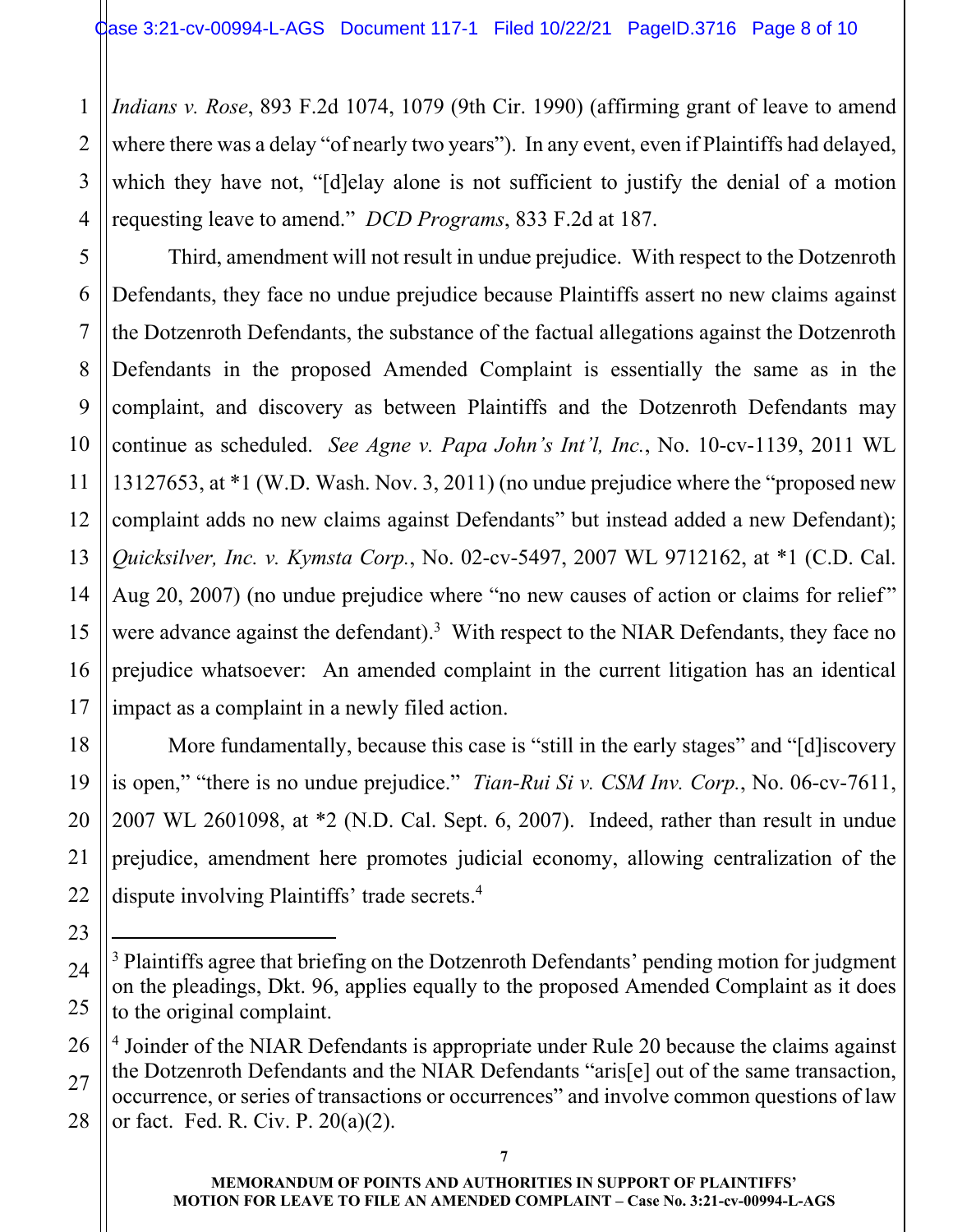4 5 6 8 9 10 12 Finally, amendment is not futile. Far from it. Amendment is futile "'only if [the amended complaint] would be clearly subject to dismissal.'" *Duchemin v. Leidos, Inc.*, No. 18-cv-12, 2018 WL 2229368, at \*2 (S.D. Cal. May 16, 2018). That is far from the case here. Plaintiffs' amended complaint contains detailed allegations that – taken as true and construed in the light most favorable to Plaintiffs, *McShannock v. JP Morgan Chase Bank NA*, 976 F.3d 881, 886-87 (9th Cir. 2020) – easily satisfy Rule 8's pleading standards. Plaintiffs allege specific facts showing, among other things, that (1) they owned trade secrets, (2) the Dotzenroth Defendants provided the trade secrets to the NIAR Defendants without authorization, (3) the NIAR Defendants knew that the trade secrets belonged to Plaintiffs and that Dotzenroth was not authorized to disseminate them, and (4) the NIAR Defendants nonetheless continued to use and benefit from Plaintiffs' trade secrets. *See* 18 U.S.C.  $\S$ §1839(3), (5)-(6).

 In any event, "[c]ourts ordinarily do not consider the validity of a proposed amended pleading in deciding whether to grant leave to amend, and instead defer consideration of challenges to the merits of a proposed amendment until after leave to amend is granted and the amended pleadings are filed." *Jamil v. Workforce Res., LLC*, No. 18-cv-27, 2018 WL 3495649, at \*3 (S.D. Cal. July 20, 2018). Moreover, any argument concerning the sufficiency of the new claim in the proposed Amended Complaint is "'more appropriately raised in a motion to dismiss'" brought by the NIAR Defendants – who are the subject of the new claim  $-$  "'rather than in an opposition to a motion for leave to amend'" filed by the Dotzenroth Defendants, against whom the claims have not changed. *Duchemin*, 2018 WL 2229368, at \*2.

 In short, Plaintiffs' motion for leave to amend is timely, will promote judicial economy by centralizing the dispute regarding Plaintiffs' trade secrets, and will not result in undue prejudice or unduly delay proceedings. Amendment therefore should be granted under Rule 15(a) and the liberal policy favoring amendment.

1

2

3

7

11

13

14

15

16

17

18